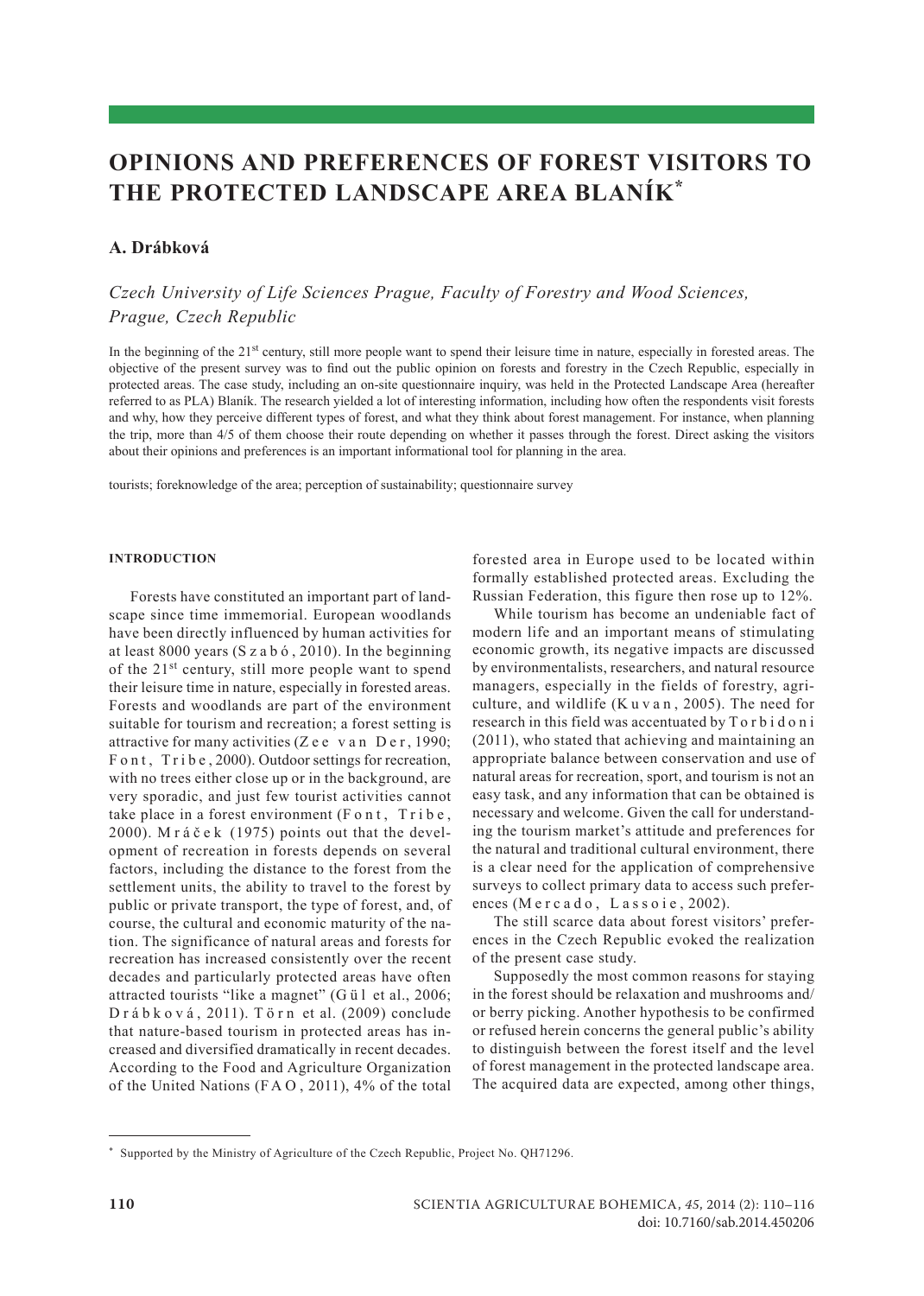Table 1. Frequency of forest visits

| Frequency                     | Number of respondents | Percentage |  |
|-------------------------------|-----------------------|------------|--|
| $4\times$ and more per week   | 19                    | 7.9        |  |
| $2-3\times$ per week          | 30                    | 12.4       |  |
| $1 \times$ per week           | 62                    | 25.6       |  |
| $1-3\times$ per month         | 72                    | 29.8       |  |
| $6-11\times$ per year         | 44                    | 18.2       |  |
| Less than $5 \times$ per year | 14                    | 5.8        |  |
| Never                         | 1                     | 0.4        |  |
| Total                         | 242                   | 100        |  |

to determine preferences for different types of forests and to answer the following question: What would the forest which respondents want to visit look like?

## **MATERIAL AND METHODS**

# **Methods**

With respect to the specificity of the task, usage of any already existing materials was not possible because of their lack. An on-site questionnaire was chosen as the most suitable research method. The final version of the questionnaire was created after consultation with the management of the PLA Blaník and it contained twelve closed questions and two open-ended questions.

Data collection took place within 2009–2010, during weekends as well as weekdays (5 days in total). Criteria for selecting respondents were changed in accordance with the current visitation rate on particular inquiry days. In general, the criterion included asking every third person passing through. The target group for this survey included anybody reaching the top of Velký Blaník hill, because regardless of whether he/she lived nearby or not, each person could be considered a tourist. As recommended by D i s m a n (2009), a sociologist, the questionnaires were filled out without the presence of the interviewer. This means that the respondent took the questionnaire away and then brought it back completed (D r á b k o v á , 2010).

#### **Study area**

As mentioned above, the survey was held in the PLA Blaník  $(41 \text{ km}^2)$  located in the region of Central Bohemia, south of Prague. The data collection took place on the memorable hill, Velký Blaník, which lies in the heart of the study area. The area belongs to our most frequently visited natural reserves (L o ž e k et al., 2005) with many attractive tourist trails. The area is interwoven by a network of well-marked hiking trails that lead the visitors to attractions (H a n e l , K l a u d y s,  $2011$ ). H a n e l  $(2012, \text{pers. comm.})$  emphasized the importance of a good selection of the study area location with respect to the rate of visitation (e.g. nearness of a larger town, good accessibility by car, bus or train).

## **RESULTS**

During the study, 267 people were approached in total out of which 242 filled in the questionnaires. The response rate made over 90%, which is a relatively high number. Other authors using on-site direct questioning of tourists stated lower response rates, e.g. K a l i v o d a et al.,  $2010$  (ca.  $88\%$ ) or Mercado, Lassoie, 2002 (ca. 85%). D i s m a n (2009) mentioned that in many countries a response rate over 50% is considered successful. In the present case study, completion of the questionnaire took approximately 7 min.

# **Frequency of the visits to forest**

The first question was about how often (on average per year) the respondent goes out into the forest. The most frequent answer was '1–3-times per month' (29.8%). The second most common answer was 'once a week' (25.6%). Even though the survey was held in the forest and it was not possible to get there without passing through the forest, one respondent marked



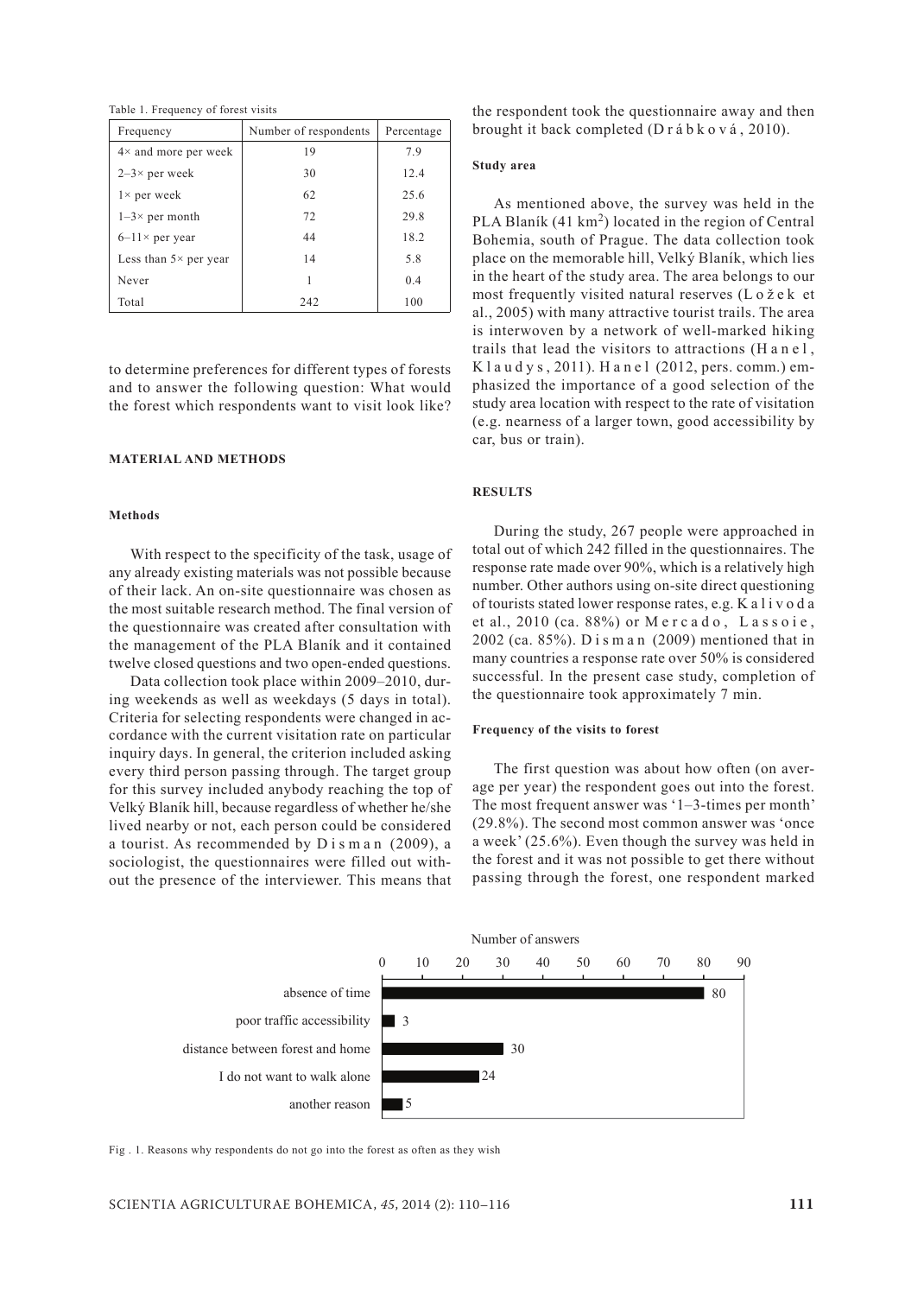'never'. For more information about the frequency of forest visits, including a chart containing the rate of answers by percentage, see Table 1.

The second question concerned satisfaction with the frequency of forest visits. The majority (55.2%) of respondents marked 'satisfied', while only 0.8% marked 'unsatisfied – I am in the forest more often than I wish'. The remaining 44% answered 'unsatisfied – I wish to be in the forest more often than I am'. Respondents who marked the last answer were asked to indicate the reason why they do not go into the forest as often as they wish (with the possibility of choosing more than one reason). As given in Fig. 1, the main reason was 'lack of time'. Also, 'distance between the forest and home' and 'I don't want to walk alone' seemed to be important. Under 'another reason' respondents included for example 'I'm a pensioner and I can't breathe well', 'family obligations', 'laziness', 'I don't go out in wintertime', and 'a small child is not capable of long-distance walking'.

#### **Reasons for the visits to forest**

The next question focused on the importance of reasons for forest visiting. Respondents were asked to describe, using a numbering system, how important were the particular reasons for them personally. To determine the importance of each reason, a scale from 1 (the most important) to 5 (absolutely unimportant) was used in this study. In accordance with the hypotheses, results showed that the most important reasons for going into the forest were 'beautiful nature or pleasant relaxation', as well as 'healthy air'. These reasons were marked as the most important or important. Interestingly, the reasons like 'I like to watch or to photograph wild plants or animals' and 'picking forest fruits, mushrooms or medicinal plants' exhibited very different levels of significance. The results also showed that 'wood, cone or other fuel collection' had

no large importance for many people while 'hunting' was the least important for almost 2/3 of respondents. For a better idea, see Fig. 2.

Under 'other', the following reasons were given:

- Walking the dog (9 times)
- Tourism or trip (4 times)
- Sport or movement in the forest (4 times)
- Horseback riding (3 times)
- Job (3 times)
- To find a calm place (3 times)
- Peace of mind for clearing the head
- I feel good in the forest
- I prefer it to other entertainment (cinema, theatre)
- Collection of decorative items, such as cones, beechnuts, etc.
- Breaking away from bustling city life
- Observation of relationships between individual systems (e.g. marsh, meadow, forest, rubble, etc.)
- Junák camp or other event by this organization
- Children are safe from vehicles here
- Entomology
- Meditation on the Supreme Personality of the Godhead, Sri Krishna
- Relaxation with friends

#### **Choice of the route**

The subsequent questions explored whether the forest environment had any significance for the tourists. Respondents were asked: 'When planning your trip, do you choose tourist routes depending on whether they pass through the forest?' The results were as follows: 'yes' (43.1%), 'sometimes' (40.6%), 'I don't know/I don't care' (9.6%), and 'no' (only 6.7%).

#### **Preferences for the forest structure and shape**

Another question 'What kind of forest do you seek for most frequently?' was separated into two parts:

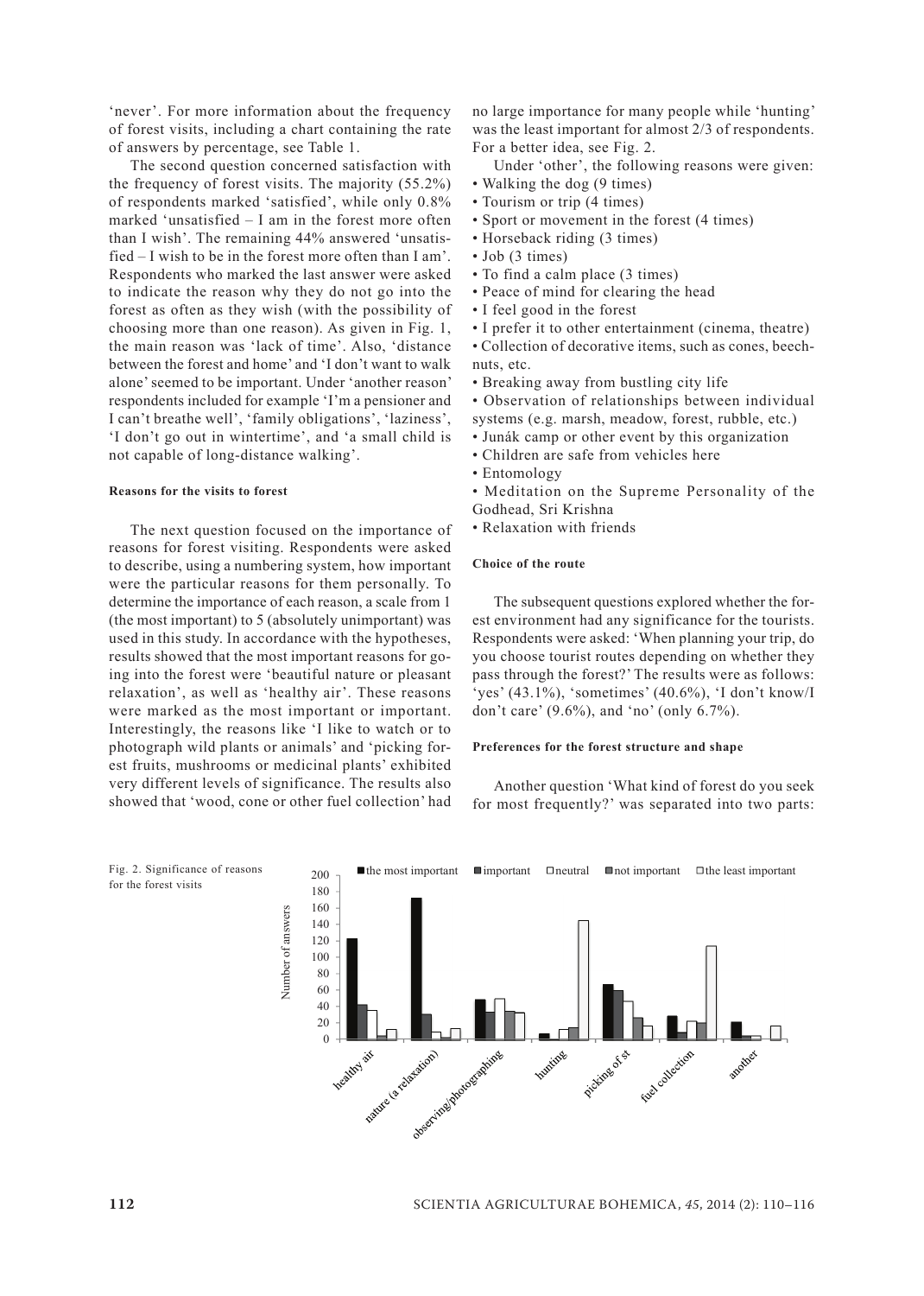Table 2. Respondents' opinion on differently managed forests

|                                                                                  | Forest around the view-tower<br>on Velký Blaník hill |               | Forest around the parking area |      |
|----------------------------------------------------------------------------------|------------------------------------------------------|---------------|--------------------------------|------|
|                                                                                  | $\boldsymbol{n}$                                     | $\frac{0}{0}$ | $\boldsymbol{n}$               | $\%$ |
| Forest is intensively managed                                                    | 19                                                   | 7.9           | 27                             | 11.3 |
| Forestry interventions take place here occasionally                              | 141                                                  | 58.3          | 134                            | 56.1 |
| Forest is retained for spontaneous progress –<br>foresters do not interfere here | 56                                                   | 23.1          | 22                             | 9.2  |
| I don't know                                                                     | 26                                                   | 10.7          | 56                             | 23.4 |
| Total                                                                            | 242                                                  | 100           | 239                            | 100  |

 $n =$  number of respondents; correct answers are highlighted in bold and grey

(1) according to the composition of tree species, and (2) according to the ease of passage and visibility.

According to the composition of tree species, the majority (48%) preferred mixed forest, 35% answered 'I don't know/I don't care', 15% chose coniferous forest, and only 2% of respondents chose broadleaved forest.

In accordance with the ease of passage and visibility, the majority (44.4%) marked forests 'without undergrowth', 36% chose 'I don't know/I don't care', and the rest (19.6%) chose forest 'with undergrowth (herbs, brush, etc.)'.

The next question asked tourists where they prefer to travel. More than 4/5 of respondents (exactly 83.8%) selected 'to forests with variety, such as small meadows, clear cuts, glades etc.' while 11.2% chose 'I don't know/I don't care'. Only 5% marked 'to forests which are almost monotonous or change very little'.

#### **Foreknowledge of the area protection level**

The next question asked: 'Do you know which level of protection covers the area we are now in?'In this case respondents could choose from more than one answer. Questionnaires were completed within the PLA Blaník as well as in the Natural Reserve (NR) Velký Blaník. Many respondents (almost 73%) correctly marked 'PLA (protected landscape area)', whereas nobody chose 'NP (national park)' (Fig. 3).

#### **Foreknowledge of the forest management**

Further questions focused on foreknowledge of the forest management, specifically if people had some knowledge of intensive forest management, nature oriented forestry, or of the meaning of the term constantly sustainable forest management.

The first two questions were dealt with two differently managed forests encountered (seen) by the visitors at the place. In both cases over a half of respondents marked 'Forestry interventions take place here occasionally'. The correct answers were: 'The forest around the view-tower on Velký Blaník hill is retained for spontaneous progress – foresters don't interfere here', and, concerning 'the forest around the parking area: it is intensively forestry managed' (Klaudys, 2012 – pers. comm.). For a full breakdown of participants' answers see Table 2.



Fig. 3. Foreknowledge of the level of the study area protection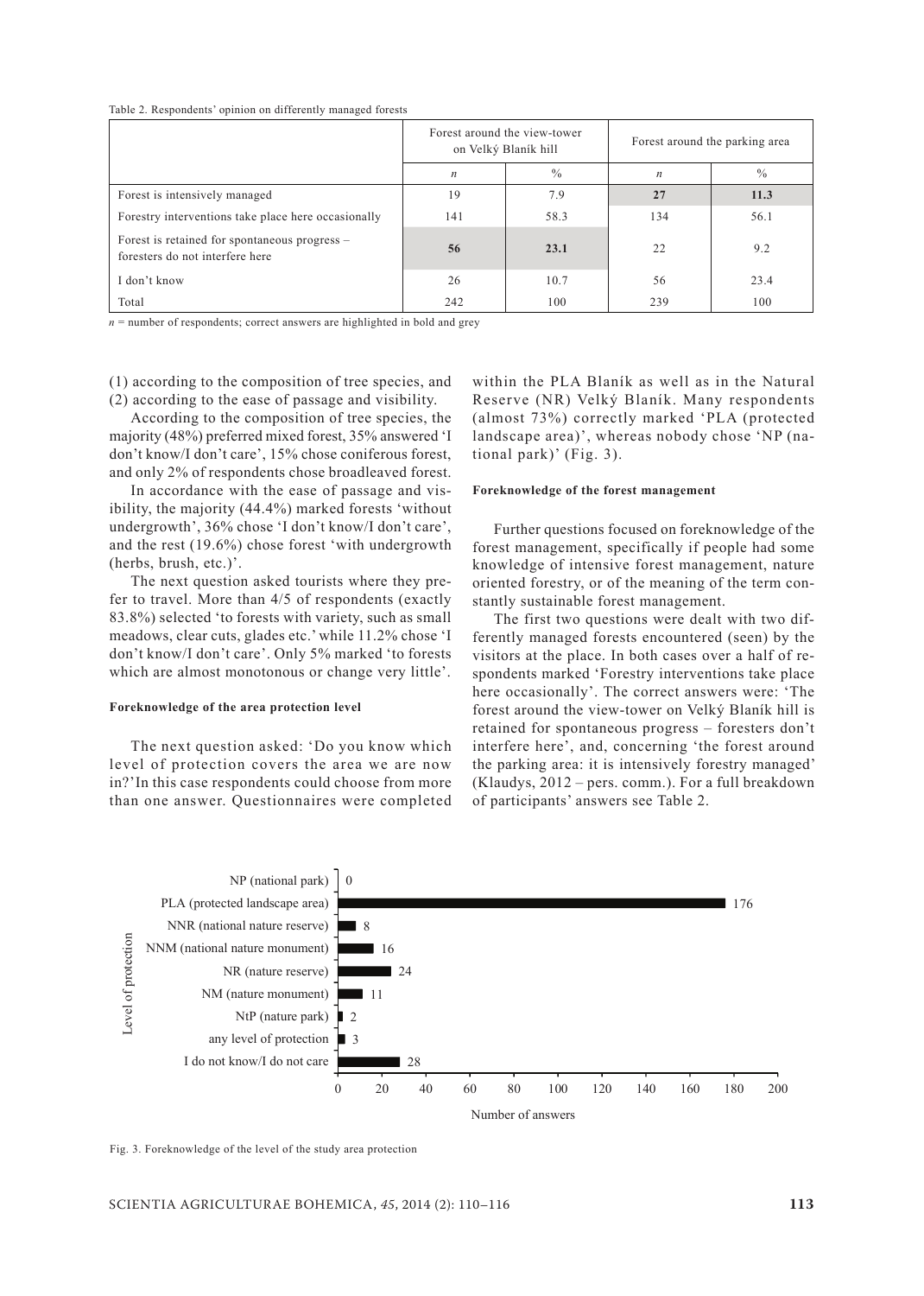The next question asked: 'Why, in your opinion, are the fallen, old, rotting trunks left in the nature reserve?' A total of 82% of respondents chose 'To demonstrate nature oriented forestry – they have purposely been left in here', while 10.5% did not know, and 7.5% selected 'They demonstrate forester's bad work – he didn't make logging in time'.

An open-ended question 'What does the term 'constantly sustainable forest management' mean?' brought interesting results. The answers were numerous and varied, and can be divided into three groups: (1) right answers, the respondent wrote something in accordance with the real meaning of the term (its definition by the UNO is given in Discussion part), (2) wrong answers, the respondent wrote something inaccurate, and (3) the respondent wrote down that he/she did not know. There were 195 answers in total, out of which: 110 (56.4%) were correct, 63 (32.3%) were wrong, and 22 respondents (11.3%) confessed that they did not know.

#### **Proposals/suggestions**

The last question before asking for demographic data was an obvious one: 'Do you have any proposals or suggestions for us?' Only 39 respondents answered something else than 'I don't know' or 'I have no any proposals or suggestions'. Expectedly, there were many miscellaneous answers. Many proposals and suggestions were concerned with rubbish in the forest; wishing cleanliness would be maintained along with natural management. Other proposals were concerned with bikers on hiking paths, beauties of Czech nature, and, last but not least, the visitors' behaviour in forests.

#### **DISCUSSION**

The results of the present survey show that the majority of respondents (nearly 1/3) go to the forest 6–11 times per year. More than half of them were satisfied with the frequency of their forest visits. Not surprisingly, the most common reason for staying in the forest was relaxation (especially enjoying nature). This fact is in agreement with K e a r s  $\lg v$  ' s (2000) statement that visitors come to the back country to find natural, scenic beauty and to enjoy the outdoors. Conversely to our hypotheses, picking forest fruits, mushrooms, or medicinal plants was not a unilaterally important reason. G ü l et al. (2006) argue that forests which offer various opportunities for recreation, including picnicking, trekking, cycling, ecological tours, fishing, and so on, have psychological and physical benefits for people. According to K e a r s l e y  $(2000)$ , viewing or hoping to view wildlife has been ascribed 1/3 of the overall value of forest for recreation.

Another very important finding of the present research is that 83.7% of respondents at least sometimes

choose a tourist route depending partly on whether it passes through the forest. T o r b i d o n i et al. (2005) mentioned that trail choice is basically determined by the degree of accessibility and difficulty, as well as the popularity of the place, the beauty of the scenery, and recommendations by the staff and that studies showed accessibility and satisfaction to be critical factors in visitors' trail choices. Accordingly, F o n t, T r i b e (2000) also consider forests a part of the countryside enjoyed by visitors. K u v a n (2005) summarized that forests as a key resource for recreation and tourism are an integral component of the tourism product together with accommodation, transport facilities, and service infrastructure and that it is widely recognized that the dominance of natural attractions plays a significant role in the competitiveness of the tourist destinations.

From the feedback on the question about foreknowledge of the level of the study area protection, it is evident that visitors were well informed about 'large areas of specially protected areas', i.e. PLAs and national parks together. Conversely, many tourists did not know the difference between 'small specially protected areas'. Therefore, they were not able to recognize if they were in a small protected area or not.

Considering the constantly sustainable forest management, it is clear from the survey that tourists in the PLA Blaník were very well informed – more than half of them answered something in accordance with the definition of the sustainable forest management given by the General Assembly of the United Nations: "Sustainable forest management is a dynamic and evolving concept aimed to maintain and enhance the economic, social, and environmental value of all types of forests, for the benefit of present and future generations. It is characterized by seven elements, including: (*i*) extent of forest resources; (*ii*) forest biological diversity; (*iii*) forest health and vitality; (*iv*) productive functions of forest resources; (*v*) protective functions of forest resources; (*vi*) socioeconomic functions of forests; and (*vii*) legal policy and institutional framework" (Convention on Biological Diversity, 2009). S z a b ó (2010) stated that the driving forces behind the choices between various management forms are deeply rooted in society, and they have had and continue to have a huge impact on forest structure and consequently on species composition. Exploring and analyzing these driving factors not only allows for a better understanding of current forest ecosystems but also helps develop forestry management techniques that can function in a sustainable manner in current socioeconomic conditions.

The survey also uncovered that many respondents perceived the terms 'sustainable forest management' and 'nature oriented forestry' as synonyms. Tahvanainen et al. (2001) also met problems with respondents' knowledge of forestry terms and stated that when seeking attitudes toward different kinds of forest management activities verbally, the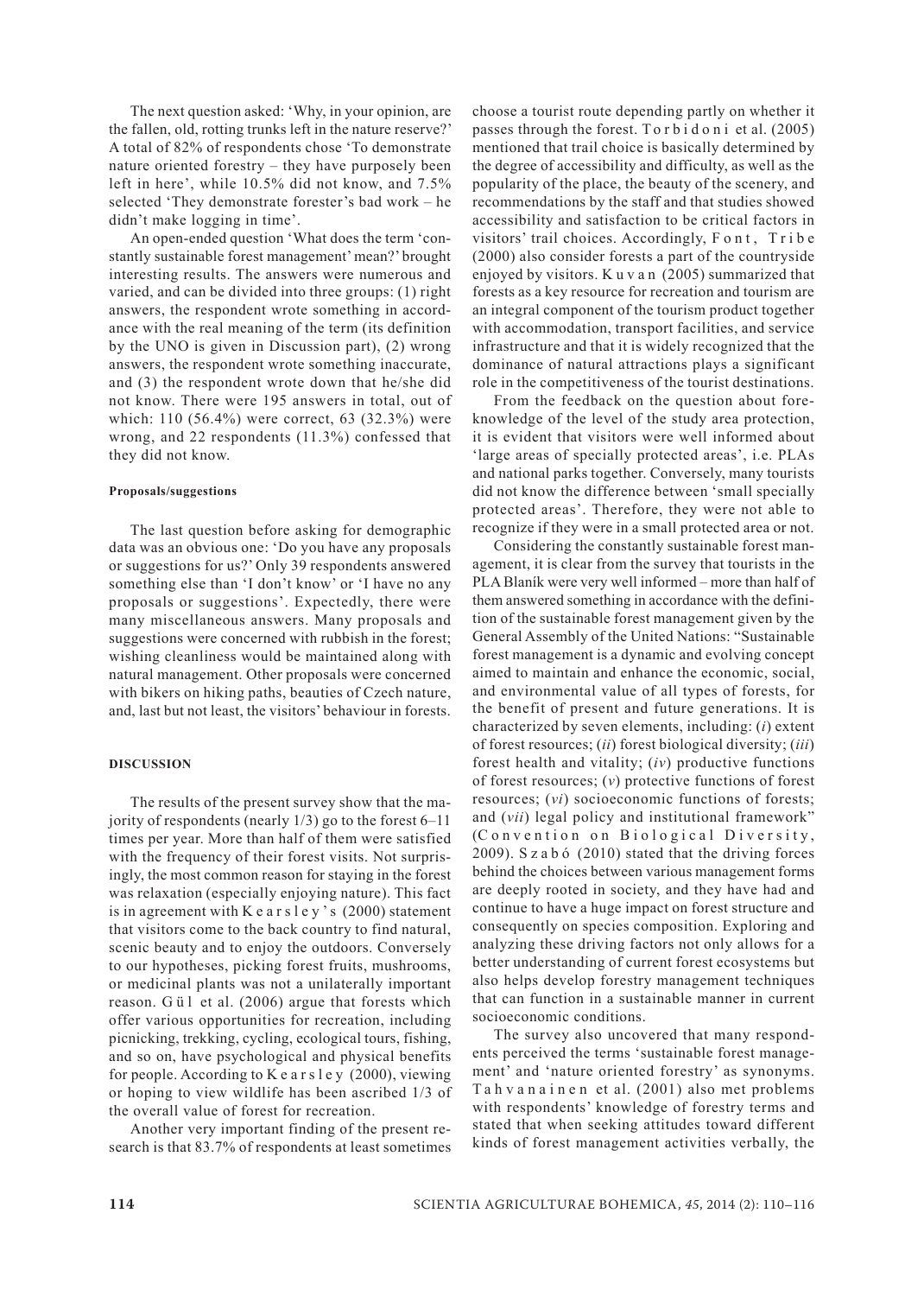forest terminology may be unfamiliar to respondents. Therefore, the interviewer's selection of words may contribute, either consciously or unconsciously, to the attitudes of the respondents.

We were grateful to survey respondents for their proposals and suggestions. As accentuated by T o r b i d o n i et al. (2005), not all visitors' expectations or needs can be met. Assuming that not all visitors have the same expectations and interests, it is important to provide different recreational opportunities in an attempt to satisfy all demands (M  $\acute{u}$  g i c a, D e L u c i o , 1996).

### **CONCLUSION**

A more precise understanding the visitors' preferences and opinions, e.g. how often they go to the forest and why, how they perceive different types of forest, and what they think about forest management, is a necessary information tool for planning in the area. Besides other information sources, it could reinforce finding an appropriate balance between conservation and reasonable development of tourism in protected areas. Forest tourism and recreational activities need to be put in the context of other uses of the forest in order to assess their compatibility or conflict (Font, Tribe, 2000).

But there are still not enough studies on public opinion of forests. Among other authors, Mercado, Lassoie (2002) emphasize the necessity of more research and working with the public to help them understand the importance of the sustainable development in modern society. Šišák (2011) mentions the necessity to improve communication between the forestry sector and the public, to support education and objective information about the real socio-economic conception of forest functions and their financing.

Further surveys should follow to prove the validity of the present study, and these surveys should continue to be taken in larger areas. Knowing which type of forest visitors mainly look for in attractive environments of protected areas and what kind of activities they want to enjoy there is of paramount importance to the possibility of adjusting the forest management techniques. This study could be used as an example for other areas exhibiting similar (natural and cultural) conditions. Hopefully the findings from this research in PLA Blaník might be applicable to other Protected Landscape Areas in the Czech Republic.

# **REFERENCES**

Convention on Biological Diversity (2009): Sustainable forest management, biodiversity and livelihoods: A good practice guide. International Union for Conservation of Nature. http://www.cbd.int/development/doc/cbd-goodpractice-guide-forestry-booklet-web-en.pdf. Accessed 28 December, 2011.

- Disman M (2009): How sociological knowledge is made. 3rd Ed. Nakladatelství Karolinum, Prague. (in Czech)
- Drábková A (2010): Evaluation of visit rates in the forest and opinion of tourists on the forest in the case of Protected Landscape Area Blaník. In: Drobilová L (ed.): Rural landscape 2010. Proc. 8<sup>th</sup> Internat. Interdisciplinary Conference. Lesnická práce s.r.o., Kostelec nad Černými lesy, 21–25. (in Czech)
- Drábková A (2011): Analysis of public opinion of forests and forestry in the Czech Republic. Dissertation, Czech University of Life Sciences Prague.
- FAO (2011): State of the world's forests 2011. Food and Agriculture Organization of the United Nations, Rome.
- Font X, Tribe J (2000): Recreation, conservation, and timber production: A sustainable relationship? In: Font X, Tribe J (eds): Forest tourism and recreation: case studies in environmental management.  $1<sup>st</sup> Ed$ . CABI Publishing, Wallingford, 1–22.
- Gül A, Örücü MH, Karaca Ö (2006): An approach for recreation suitability analysis to recreation planning in Gölcük Nature Park. Environmental Management, 37, 606–625.
- Hanel L (July 9,  $2012$  pers. comm.)
- Hanel L, Klaudys M (2011): Protected Landscape Area Blaník thirty years old. Ochrana Přírody, 2, 2–7. (in Czech)
- Kalivoda O, Skřivanová Z, Drábková A (2010): Aesthetical preferences of landscape in the Protected Area Český Kras. In: Bejček V, Fernández E, Jílek F, Libra M, Marušák R, Sedmíková M, Zagata L (eds): Proc. UCOLIS 2010 – University Conference in Life Sciences. Czech University of Life Sciences Prague, Prague, 195–202.
- Kearsley G (2000): Balancing tourism and wilderness qualities in New Zealand's native forests. In: Font X, Tribe J (eds): Forest tourism and recreation: case studies in environmental management. 1st Ed. CABI Publishing, Wallingford, 75–93.

Klaudys M (January 25, 2012 – pers. comm.)

- Kuvan Y (2005): The use of forests for the purpose of tourism: the case of Belek tourism center in Turkey. Journal of Environmental Management, 75, 263–274.doi: 10.1016/j. jenvman.2005.01.003.
- Ložek V, Kubíková J, Spryňar P, et al . (2005): Central Bohemia. In: Machovčin P, Sedláček M (eds): Protected areas in the Czech Republic. Volume XIII. Nature Conservation Agency of the Czech Republic and EkoCentrum Brno, Prague. (in Czech)
- Mercado L, Lassoie JP (2002): Assessing tourists' preferences for recreational and environmental management programs central to the sustainable development of a tourism area in the Dominican Republic. Environment, Development, and Sustainability, 4, 253–278.
- Mráček Z (1975): Recreational forests and their earmarking. Práce VÚLHM, 47, 171–185. (in Czech)